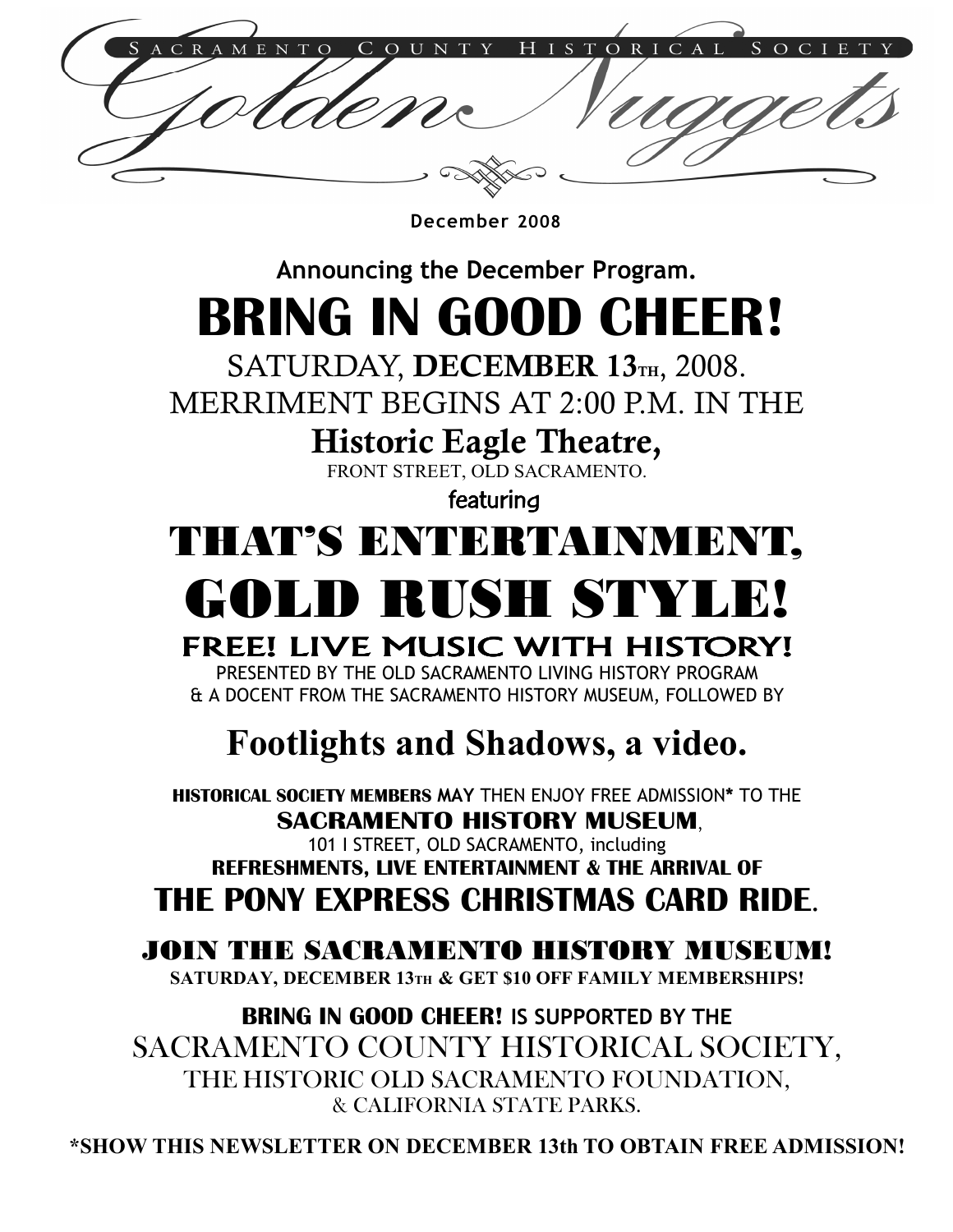SAMCC Introduces Historical Image Holiday Cards By Dylan J. McDonald



Christmas, Sacramento, circa 1911 SAMCC



Trade card from Sacramento printer H.S. Crocker on first day of business, December 3, 1883 SAMCC Visit of St. Nicholas, lantern slide image, 1880s SAMCC



Elwert's Department Store, Sacramento, circa 1922 SAMCC

Just in time for the holidays, SAMCC is offering a series of Holiday Greeting Cards featuring historic photographs from their collections. The cards, which may be personalized to order, are available only at www.zazzle.com/sacramentoarchives. Zazzle's web pages say it is the only on-demand retail platform for consumers offering retail quality, one-of-a-kind products produced within 24 hours. All proceeds directly help the archives preserve and make accessible their photographic holdings. SAMCC will continue to add products related to new exhibits and events throughout the year, so be sure to check the web site regularly.

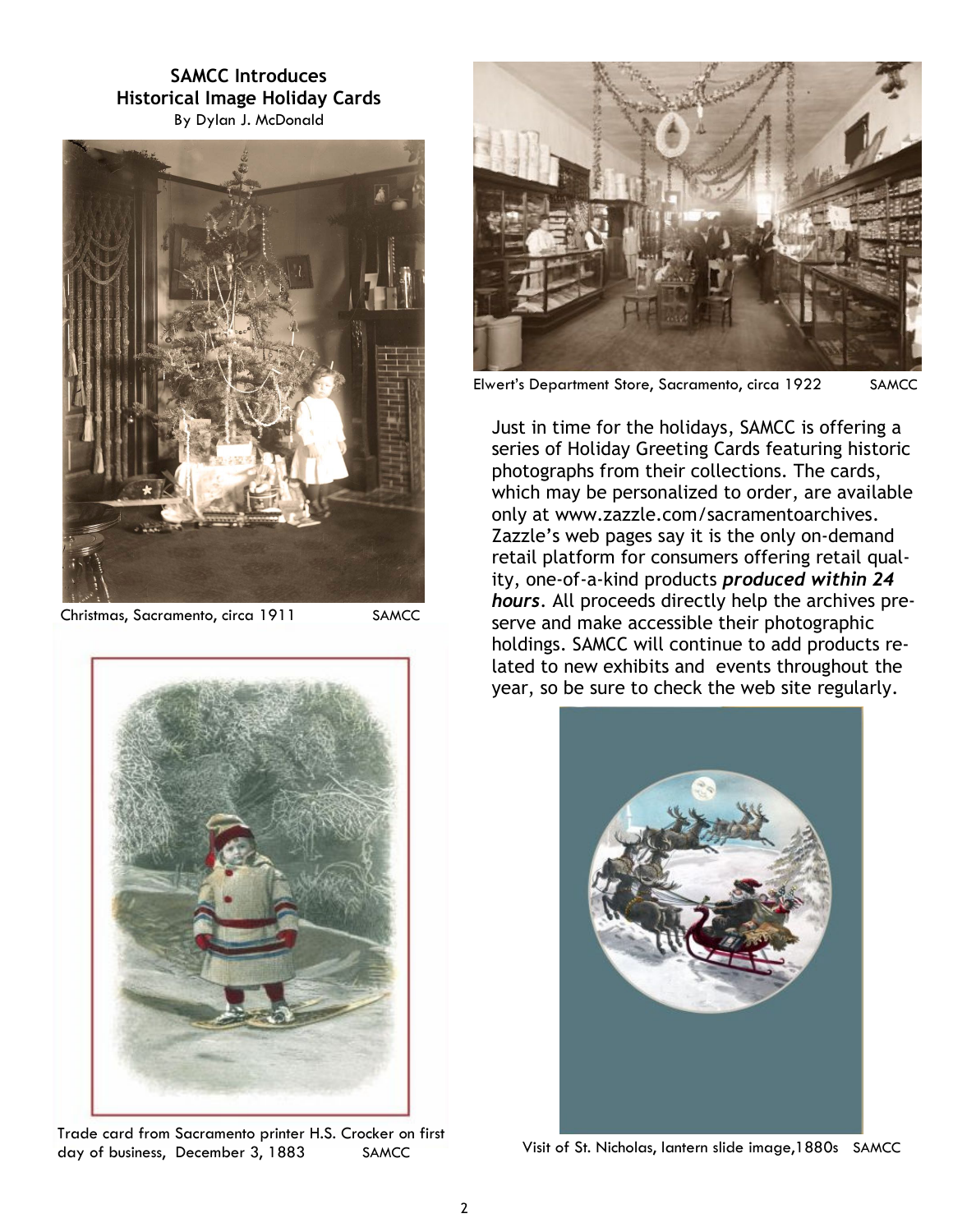

#### Presents For History Lovers



Is there a friend, neighbor or struggling student that you'd like to remember this holiday season? Please consider a gift that keeps on giving for the next 12 months—membership in the Sacramento County Historical Society. We offer provocative programs and interesting special events, informative monthly newsletters, and the beautifully produced Sacramento History Journal, featuring original scholarship on the Sacramento region.

Consider the time and gasoline you will save, the harried hunt for parking spaces you will NOT have to endure, and the frazzled clerks and grumpy shoppers who won't ruin your day. Simply fill out the form at the bottom of the page with the name and address of the recipient and mail it to SCHS along with your check. We'll take care of the rest, including a holiday card to the recipient acknowledging your gift!

#### Thinking About an End of Year Tax Write-Off?

The Sacramento County Historical Society can help there too. The Society is a 501(c)3 non-profit organization. Please consider becoming a member at one of our Business & Sponsorship levels. Your support will help to fund the organization's history-related activities, or—if so indicated—may be dedicated to the Society's Publications Fund to help support production of a History Journal.

#### SCHS Gift or NEW Membership Form

Yes! I want to give a membership in the Sacramento County Historical Society to support its activities and historical scholarship. If you are not a member, use this form or a copy of it to give yourself a membership.

Please circle the membership level desired:

| <b>Personal Memberships</b>                                    | <b>Business &amp; Sponsorship</b>                                                                       | <b>Educational</b> |  |
|----------------------------------------------------------------|---------------------------------------------------------------------------------------------------------|--------------------|--|
| Individual \$35                                                | Contributing \$100                                                                                      | Library* $$50$     |  |
| Senior \$30                                                    | Patron \$250                                                                                            | *Non-voting        |  |
| Student \$30                                                   | Gold \$500                                                                                              |                    |  |
|                                                                | Here is my additional gift of \$_____to the Society for (check one): ___Activities ___Publications Fund |                    |  |
|                                                                |                                                                                                         |                    |  |
|                                                                |                                                                                                         |                    |  |
|                                                                |                                                                                                         |                    |  |
|                                                                |                                                                                                         |                    |  |
|                                                                |                                                                                                         |                    |  |
|                                                                |                                                                                                         |                    |  |
| Please make your check out to SCHS and send with this form to: |                                                                                                         |                    |  |
| SCHS, P.O. Box 160065<br>Sacramento, CA 95816-0065             | Thank You!                                                                                              |                    |  |